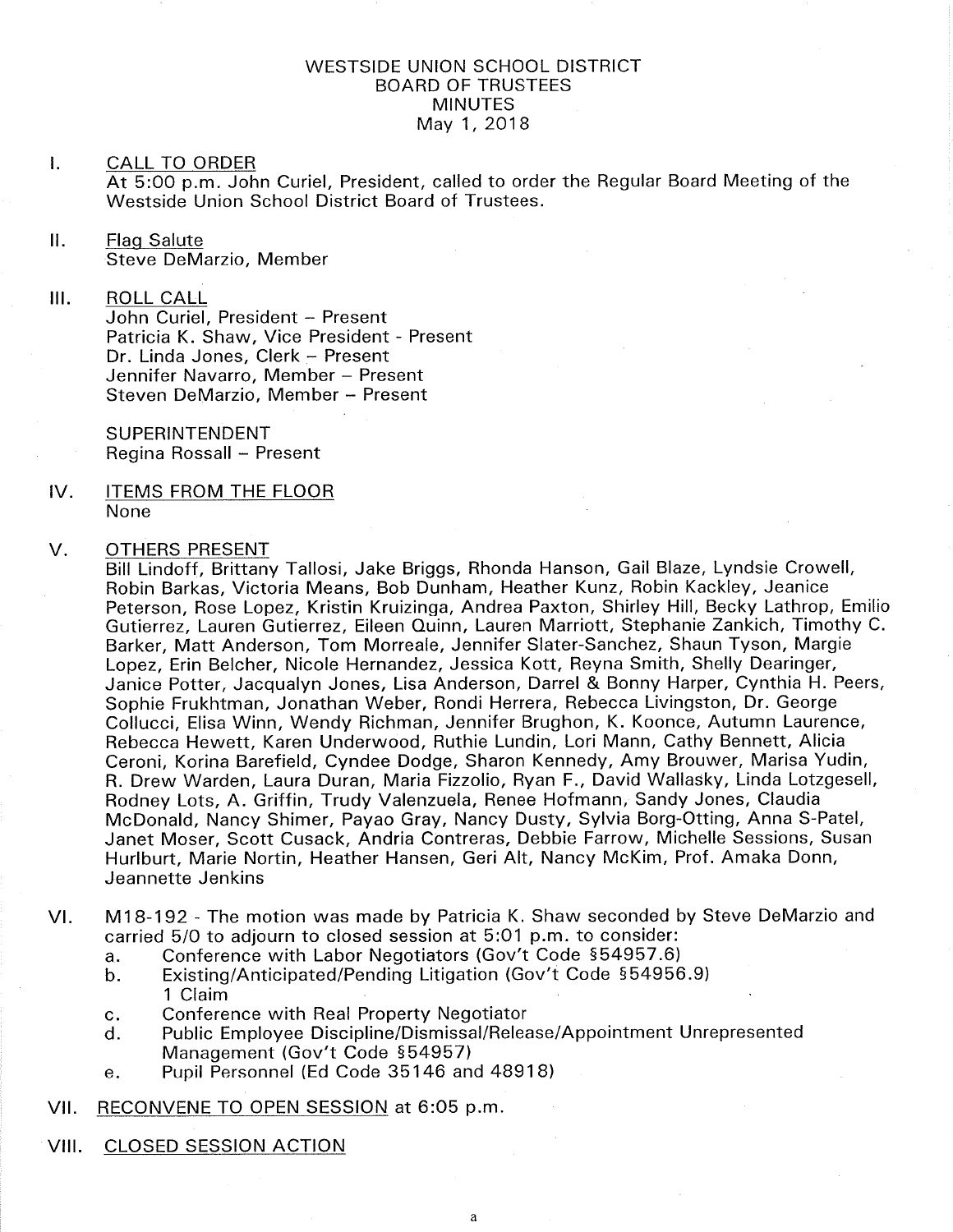Minutes

Regular Board Meeting

May 1,2018

M18-193 - The motion was made by Patricia K. Shaw seconded by Steve DeMarzio and carried 5/O to deny claim number 1718-OB

- IX. PRESENTATIONS<br>A. Certificated Retirees<br>B. Teacher of the Year
	-
- X. RECESS
- RECONVENE TO OPEN SESSION at 8:08 p.m XI

### HEARING SESSION/STAFF REPORTS XII

- $A<sub>1</sub>$ Board Comments:
	- Jernnifer Navarro
		- It was a good night. Recognizing our staff makes me feel good about being part of the Westside family.
		- I have been on several site visits the past month. I am really enjoying getting to the sites.

Steve DeMarzio:

- To all the talented retirees that are leaving this fine district, you will be sorely missed. I wish you well in your next endeavors.
- There is an assembly bill that if passed that will force school districts to significantly beef up their school site safety plans. Just be aware it will be requiring additional drills including mandatory active shooter exercises. Of course, there is probably no additional dollars that come with this.

Linda Jones:

It was a good night.

Patricia K. Shaw:

- . lt was a good night John Curiel:
- 

B.

- It was a good night.<br>Staff Reports:<br>1. Assistant Superintendent Administrative Services Shawn Cabey
	- a. There is so much inspiration as to what goes on at our sites; there is so much talent and love. We are so lucky to have such amazing staff.
- b. We received the first round of pricing to remove the solar panels at Hillview.<br>2. Assistant Superintendent Educational Services Marguerite Johnson
	-
- a. Thank you to our retirees on behalf of thousands of students and parents. b. Congratulations to our Teachers of the Year. 3. Deputy Superintendent Robert Hughes
	-
- 
- a. An incredible group of retirees and Teachers of the Year. This evening we saw a small group of our amazing teachers.<br>4. Superintendent - Regina Rossall
- 

Mrs. Rossall reviewed the following items with the Trustees:

- a. This has been a week of awards for our students and staff. Several district folks attended the All lt Takes Foundation Dinner. The district was awarded a plaque recognizing the district. I would like to thank Shannon Rossall, Marguerite Johnson, Christina Fitzgerald and Dan Pratt for introducing us to the program and implementing it at our sites.
- b. Congratulations to Tim Barker who is the president of region XV ACSA. We had the following staff recognized at the Annual Spring Awards Banquet, three regional winners, Robert Hughes, Nancy Hemstreet and Kim Blackstone; Lisa Jehlicka, Laura Duran, Steve Wood, and Marguerite Johnson were also recognized.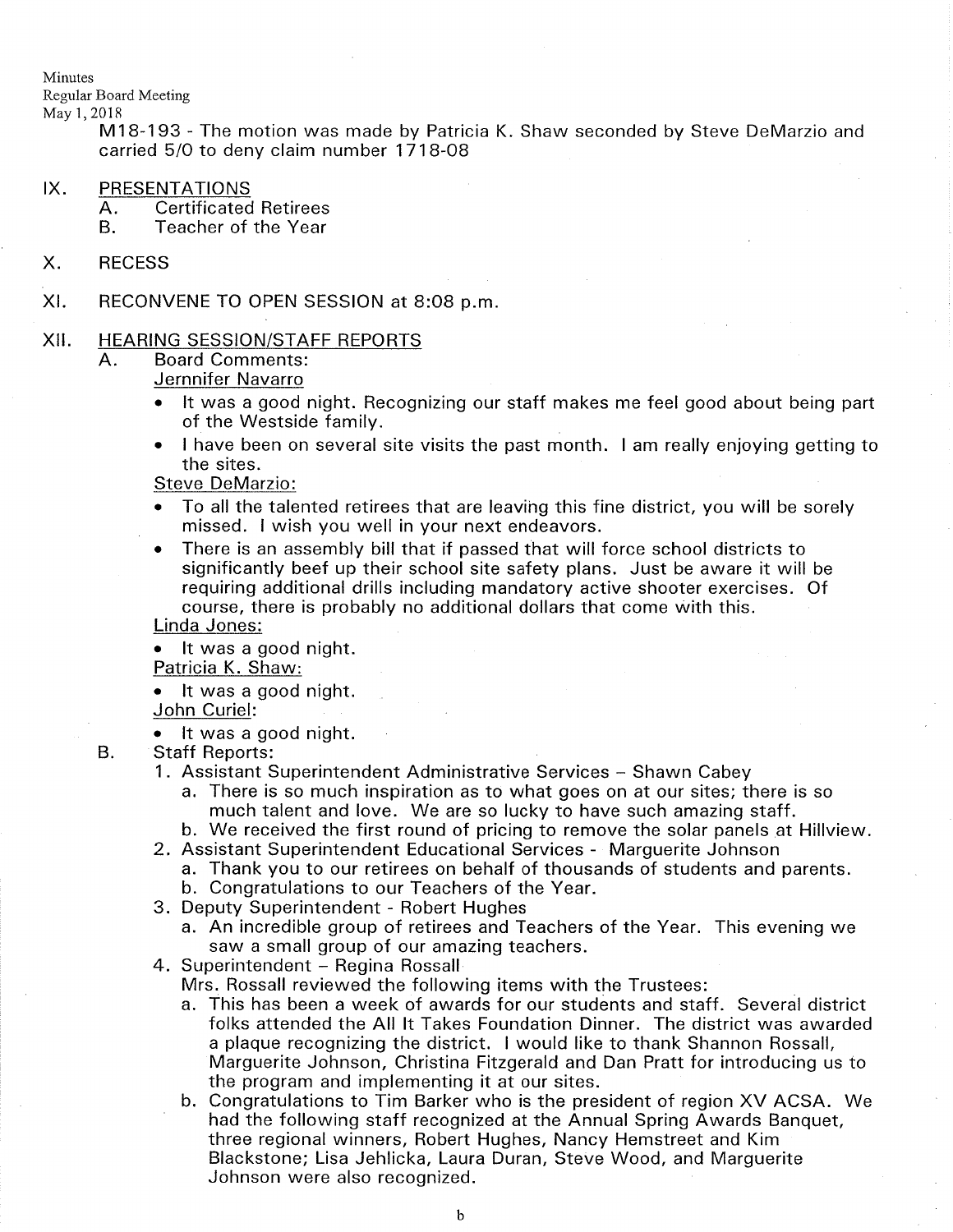Minutes Regular Board Meeting May 1,2018

- c Gina also received the Ferd Kessell Award.
- d Thursday, May 3,2O18, we are going down to Anaheim forthe Distinguished School Celebration for Gregg Anderson Academy.
- e. Today we finished our WASC visit at Del Sur.
- f. I would like to wish Marguerite Happy Birthday
- g. Right now, there is a lot going on in the District
- We are in the process of doing an insurance offering for Long Term Care, h Life lnsurance, Accident, and Disability to our staff, which is also available to the Trustees. lt is available until May 9, 2O18.

- XIII. PERSONAL APPEARANCES<br>
A. Westside Union Teachers Association Representative Bob Dunham, President<br>
B. California School Employee Association Representative Jeri Holmes, President<br>
C. Parent Teachers Association R
	-
	- - - $\bullet$  Our next meeting is May 9, 2018, 6:30 p.m. at the District Office in rooms 3 & 4.
			- We made \$1600 on our McDonalds dine-out night.
- XIV. ITEMS FROM THE FLOOR Continued None
- PUBLIC HEARING None XV

### XVI.

- 
- BUSINESS SESSION<br>A. Organizational/Governance<br>1. M18-194 Item 1. Approval of the agenda of the Regular Board Meeting of May<br>1, 2018, as submitted. The motion was made by Patricia K. Shaw seconded by
- 1, 2. Steve DeMarzio and carried 5/0.<br>195 Items 2a 2h. The motion was made by Steve DeMarzio seconded by Steve DeMarzio seconded by<br>1976 Linda Jones and carried 5/0 to approve the consent agenda.
	- 2a Minutes of the Workshop on April 14, 2018, and Regular Meeting on April 17, 2018
	-
	-
	-
	-
	-
- 17, 2018<br>
2b Fundraising Authorization<br>
2c Gifts to the District<br>
2d Personnel Report<br>
2e Job Description<br>
2f Purchase Orders<br>
2g Consultant/Contract Agreement Schedule<br>
2h Conference/Workshop Schedule<br>
3. ltem Discussio
	-
- - . Board Governance
		- a. Board Self Evaluation Workshop on May 23, 2018, at 5:00 p.m. at the
- District Office<br>4. M18-196 Item 4. The motion was made by Steve DeMarzio seconded by Linda<br>18-48, Teacher of the Year.
- 5. M18-197 Item 5. The motion was made by Patricia K. Shaw seconded by Steve DeMarzio and carried 5/O to approve Resolution 18-49, Teacher Appreciation Week, National Teacher Day and California Day of the Teacher Proclamation.
- XVII. PERSONNEL
	- M18-198 ltem 6. The motion was made by Patricia K. Shaw seconded by Linda Jones and carried 5/O to approve the Certificated Retirement Resolutions: 6.

c